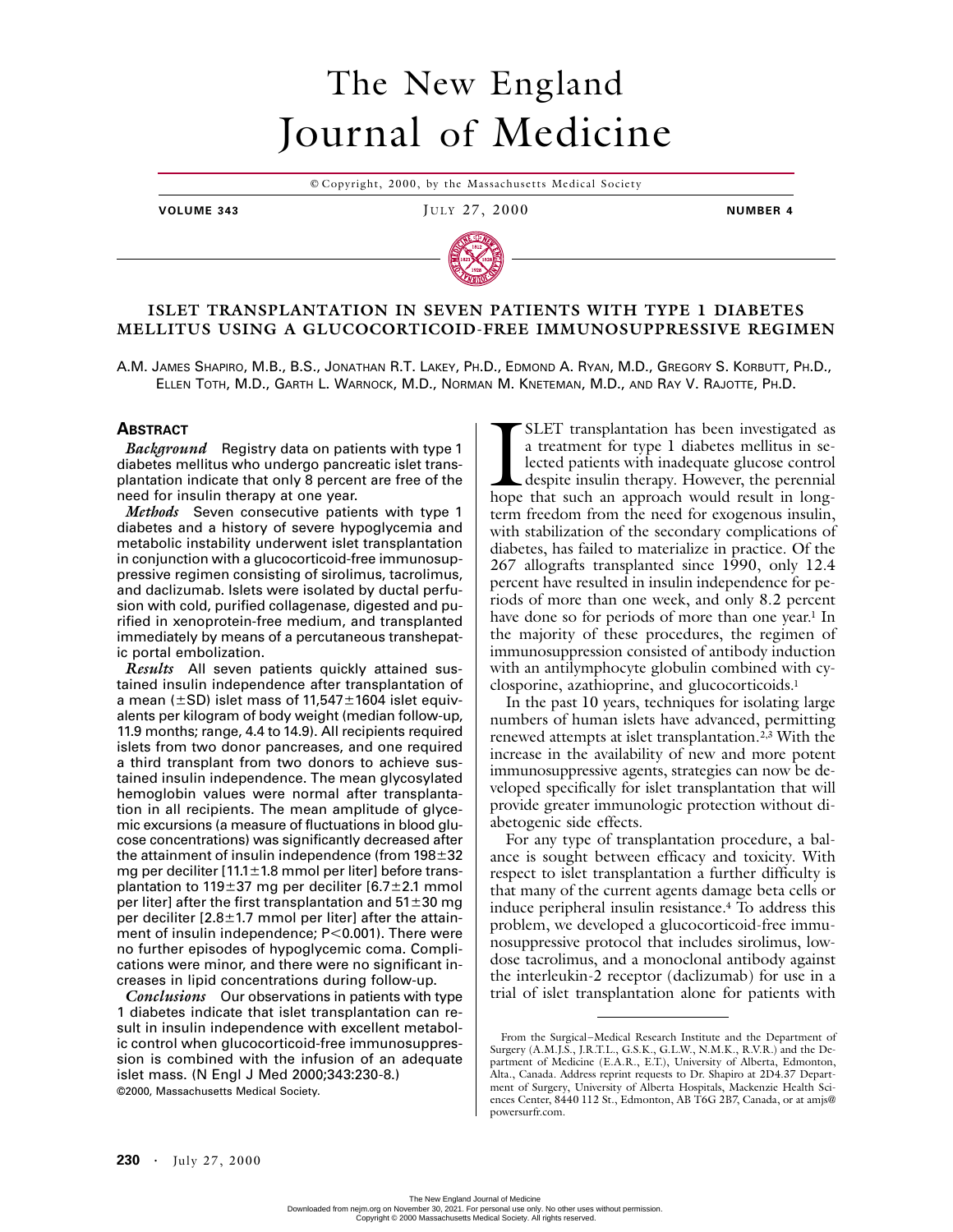brittle type 1 diabetes. Most previous islet transplantations have been performed in combination with kidney transplantation in patients with end-stage diabetic nephropathy.<sup>1</sup> We limited our procedure to islet transplantation alone and in doing so selected patients who had severe hypoglycemia (defined as multiple hypoglycemic episodes) or uncontrolled diabetes despite compliance with an insulin regimen.

## **METHODS**

#### **Patients**

Patients who were considered to have had type 1 diabetes for more than five years on the basis of a stimulated serum C-peptide concentration of less than 0.48 ng per milliliter (0.16 nmol per liter) were eligible to undergo islet transplantation if their serum glucose concentrations remained uncontrolled despite exogenous insulin therapy. Patients also had to have recurrent severe hypoglycemia with coma or metabolic instability to such an extent that the global risk of transplantation and immunosuppression was judged to be less than the risk of continued uncontrolled diabetes. All protocols were approved by the health research ethics board of the University of Alberta, and each patient gave written informed consent.

#### **Glucocorticoid-free Immunosuppression**

Immunosuppression was initiated immediately before transplantation. Sirolimus (Rapamune, Wyeth–Ayerst Canada) was given orally at a loading dose of 0.2 mg per kilogram of body weight, followed by a dose of 0.1 mg per kilogram per day, with monitoring of drug levels to maintain them in the range of 12 to 15 ng per milliliter for the first three months and in the range of 7 to 10 ng per milliliter thereafter. Low-dose tacrolimus (Prograf, Fujisawa Canada) was given orally at an initial dose of 1 mg twice daily, and the dose was subsequently adjusted to maintain a trough concentration at 12 hours of  $\hat{3}$  to 6 ng per milliliter (IMX enzyme immunoassay, Abbott). Daclizumab (Zenapax, Roche Canada) was given intravenously at a dose of 1 mg per kilogram every 14 days for a total of five doses. If the second transplantation procedure occurred more than 10 weeks after the first, the course of daclizumab was repeated. No glucocorticoids were given at any time during the trial.

#### **Conditioning Regimen and Post-Transplantation Therapy**

As soon as there were sufficient numbers of islets for transplantation, the patient was given intravenous antibiotics prophylactically (500 mg of vancomycin and 500 mg of imipenem), and oral supplementation with vitamin E (800 IU per day), vitamin  $B_6$  $(100 \text{ mg per day})$ , and vitamin A  $(25,000 \text{ IU per day})$  was initiated.5 Inhaled pentamidine (300 mg once a month) was given after transplantation to prevent infection with *Pneumocystis carinii,* and oral ganciclovir  $(1 \text{ g three times per day})$  was given for 14 weeks after transplantation irrespective of the patient's cytomegalovirus status to reduce the risk of graft loss<sup>6,7</sup> and to protect against lymphoproliferative disorder.8

#### **Islet Preparation**

Pancreases were removed from brain-dead donors and stored in chilled University of Wisconsin solution after informed consent had been obtained from the donors' relatives. Donors were selected according to the results of a multivariate analysis of factors that influence the success of islet isolation.9

To isolate the islets, the ducts were perfused in a controlled fashion with a cold enzyme (Liberase human islet, Roche). The islets were then separated by gentle mechanical dissociation and purified with the use of continuous gradients of Ficoll–diatrizoic acid (Seromed-Biochrom) in an apheresis system (model 2991, Cobe Laboratories).2,3,10-13 The use of xenoprotein products (such as fetal-calf serum) was avoided during islet isolation and purification, and 25 percent human albumin was used instead. To minimize the risk of islet injury as a result of cold ischemia, we transplanted freshly prepared islets immediately after harvesting them, thus eliminating the need for islet culture.

Samples were collected in duplicate for the quantification of the islets, expressed in terms of islet equivalents, the standard unit for reporting variations in the volume of islets, with the use of a standard islet diameter of 150  $\mu$ m.<sup>14</sup> Islet grafts were characterized with respect to cell composition, total cellular insulin, DNA, and the extent of insulin secretion in vitro during a glucose challenge.15 In brief, the islets were incubated for 24 hours at 37°C in CMRL 1066 medium with 10 percent fetal-calf serum and 25 mmol HEPES buffer. A known number of duplicate aliquots of islets were incubated in a low concentration of glucose (50 mg per deciliter [2.8 mmol per liter]) and a high concentration of glucose (360 mg per deciliter [20 mmol per liter]) for two hours, and the amount of insulin generated in response to the high-glucose challenge was divided by the amount generated by the low-glucose challenge to yield the mean insulin-release stimulation index.

#### **Islet Transplantation**

Islet preparations that had more than 4000 islet equivalents per kilogram of the recipient's body weight in a packed-tissue volume of less than 10 ml were judged safe for transplantation.16 Each islet preparation from a donor was matched to the recipient's blood type and cross-matched for lymphocytotoxic antibodies, but no attempt at HLA matching was made.

Patients were sedated, and a percutaneous transhepatic approach was used to gain access to the portal vein under fluoroscopic guidance. Once access was confirmed, we used the Seldinger technique to place a 5-French Kumpe catheter within the main portal vein. Portal venous pressure was measured at base line and after islet infusion. The final islet preparation was suspended in 120 ml of medium 199 that contained 500 U of heparin and 20 percent human albumin and was infused over a period of five minutes. In all but the first 2 of the 15 procedures, on completion of the islet infusion, as the catheter was partially removed, gelatin-sponge (Gelfoam) particles were embolized into the peripheral catheter tract in the liver. Doppler ultrasonography of the portal vein and liverfunction tests were performed within 24 hours after transplantation.

#### **Assessment of Glycemic Control after Transplantation**

Insulin therapy was discontinued after each transplantation and was not resumed unless serum glucose concentrations rose above 200 mg per deciliter (11.1 mmol per liter), in which case another transplantation was performed. Serum glucose concentrations were monitored by memory capillary glucose meters, and the resulting data were analyzed by computer (with Medisense and Precision Link software). To determine the extent of fluctuations in glucose concentrations in each patient, we measured the mean amplitude of glycemic excursions, which was calculated as the mean of the differences in the major fluctuations in high and low glucose values during two 24-hour periods<sup>17</sup>; a minimum of seven measurements of capillary glucose were obtained (before a meal, two hours after a meal, at bedtime, and at 3 a.m.). The patients also underwent oral glucose-tolerance testing and mixed-meal testing. The homeostatic model assessment was used to calculate insulin sensitivity.18 We also measured glycosylated hemoglobin and serum C-peptide, creatinine, and lipid concentrations.

#### **Statistical Analysis**

Results are expressed as means  $\pm$ SD or, in the case of nonparametric variables, as medians and ranges. Analysis of variance was conducted with use of the Sigmastat program.

# **RESULTS**

#### **Characteristics of the Patients**

Seven consecutive patients (median age, 44 years; range, 29 to 54) who had had type 1 diabetes mel-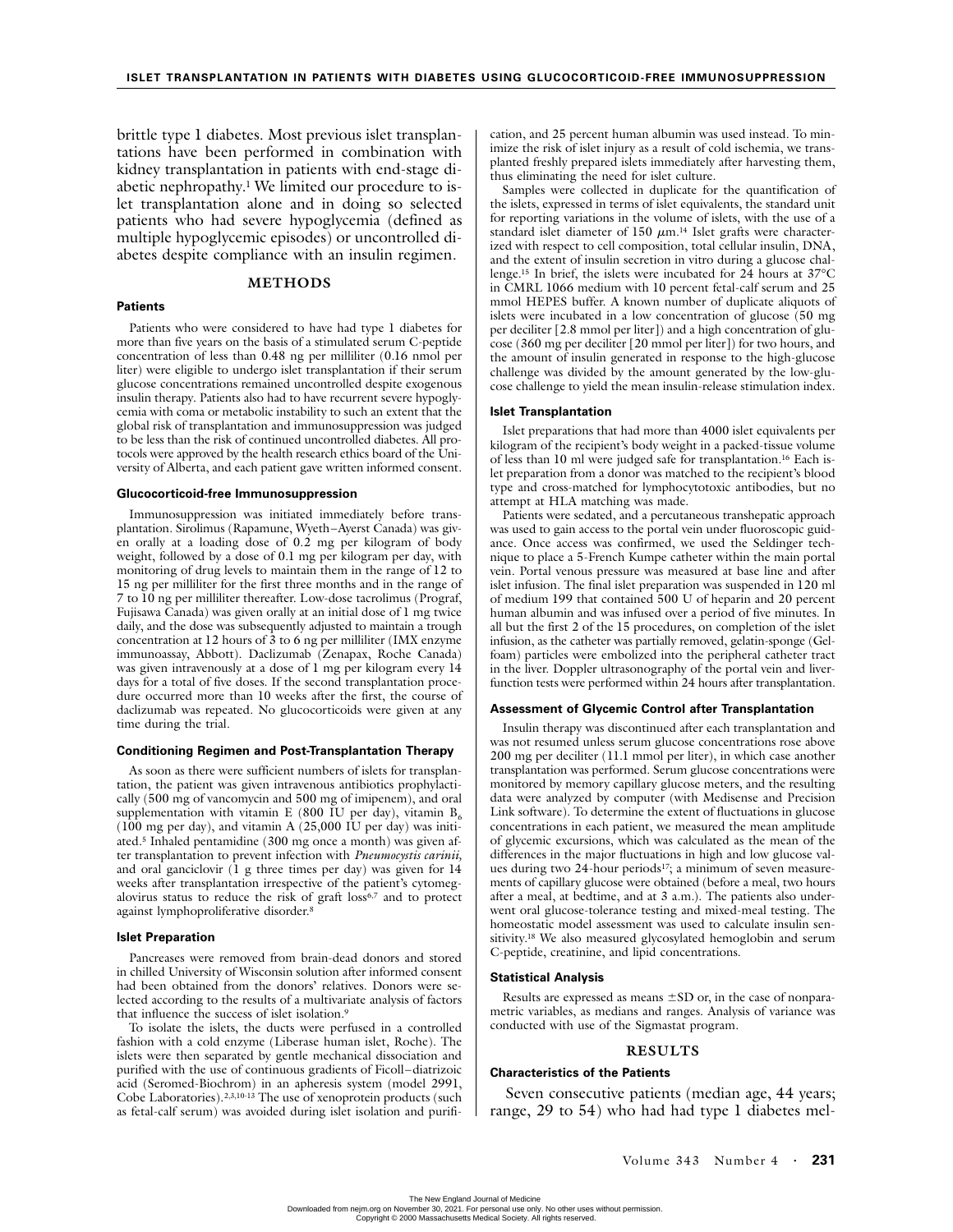

**Figure 1.** Length of Follow-up after the Initial Islet Transplantation and the Time at Which Subsequent Transplantations Were Performed.

#### **TABLE 1.** CHARACTERISTICS OF THE ISLET ALLOGRAFTS.

| <b>PATIENT AND</b><br>PROCEDURE NO. | AGE OF<br><b>DONOR</b> | <b>DURATION OF</b><br><b>COLD ISCHEMIA</b>                  |                                                          |                             | <b>IMMUNOHISTOCHEMICAL</b><br><b>ANALYSIS</b> |           | <b>TOTAL</b><br><b>BETA-CELL</b><br><b>MASS PER</b><br>TRANSPLANT* | <b>TOTAL NO.</b><br>OF ISLETS<br>PER ISOLATION | <b>TOTAL NO.</b><br>OF ISLETS<br><b>TRANSFUSED</b> | <b>MEAN INSULIN-</b><br><b>RELEASE</b><br><b>STIMULATION</b><br>INDEX <sup>‡</sup> |
|-------------------------------------|------------------------|-------------------------------------------------------------|----------------------------------------------------------|-----------------------------|-----------------------------------------------|-----------|--------------------------------------------------------------------|------------------------------------------------|----------------------------------------------------|------------------------------------------------------------------------------------|
|                                     |                        | FROM CROSS-<br><b>CLAMPING TO</b><br><b>ISLET ISOLATION</b> | FROM CROSS-<br><b>CLAMPING TO</b><br><b>IMPLANTATION</b> | <b>BETA</b><br><b>CELLS</b> | <b>ALPHA</b><br><b>CELLS</b>                  | AMYLASE   |                                                                    |                                                |                                                    |                                                                                    |
|                                     | yr                     | hr                                                          |                                                          |                             | percent                                       |           | $\times$ 10 <sup>-6</sup>                                          | IE <sub>t</sub>                                | IE/kg of recipient's<br>body weightt               |                                                                                    |
| Patient 1                           |                        |                                                             |                                                          |                             |                                               |           |                                                                    |                                                |                                                    |                                                                                    |
| 1                                   | 35                     | 4.0                                                         | 7.5                                                      | 25                          | 16                                            | 26        | 102.2                                                              | 376,838                                        |                                                    | 11.9                                                                               |
| $\overline{2}$                      | 41                     | 9.5                                                         | 14.5                                                     | 13                          | 8                                             | 42        | 192.4                                                              | 361,577                                        | 9,407                                              | 5.4                                                                                |
| Patient 2                           |                        |                                                             |                                                          |                             |                                               |           |                                                                    |                                                |                                                    |                                                                                    |
| 1                                   | 71                     | 1.5                                                         | 8.0                                                      | 32                          | 14                                            | 12        | 173.6                                                              | 316,909                                        |                                                    | 5.4                                                                                |
| $\overline{2}$                      | 17                     | 8.5                                                         | 18.0                                                     | 52                          | 6                                             | 12        | 262.5                                                              | 400,403                                        | 11,138                                             | 23.5                                                                               |
| Patient 3                           |                        |                                                             |                                                          |                             |                                               |           |                                                                    |                                                |                                                    |                                                                                    |
| 1                                   | 48                     | 3.0                                                         | 11.4                                                     | 14                          | 5                                             | 49        | 113.8                                                              | 502,636                                        |                                                    | 8.4                                                                                |
| $\overline{c}$                      | 22                     | 5.0                                                         | 14.2                                                     | 22                          | $\overline{7}$                                | 42        | 42.9                                                               | 251,185                                        | 13,225                                             | 3.5                                                                                |
| Patient 4                           |                        |                                                             |                                                          |                             |                                               |           |                                                                    |                                                |                                                    |                                                                                    |
| 1                                   | 65                     | 2.0                                                         | 7.0                                                      | 13                          | 7                                             | 43        | 60.2                                                               | 386,067                                        |                                                    | 3.5                                                                                |
| $\boldsymbol{2}$                    | 38                     | 2.5                                                         | 10.3                                                     | 15                          | 9                                             | 37        | 181.3                                                              | 306,114                                        |                                                    | 9.0                                                                                |
|                                     | 42                     | 5.0                                                         | 43.0                                                     | 45                          | 19                                            | 5         | 139.1                                                              | 125,317                                        |                                                    | 3.5                                                                                |
| $\frac{35}{35}$                     | 39                     | 3.5                                                         | 21.0                                                     | 30                          | 17                                            | 18        | 193.2                                                              | 244,453                                        | 11,800                                             | 9.2                                                                                |
| Patient 5                           |                        |                                                             |                                                          |                             |                                               |           |                                                                    |                                                |                                                    |                                                                                    |
| 1                                   | 54                     | 6.5                                                         | 13.3                                                     | 27                          | 10                                            | 35        | 100.6                                                              | 359,198                                        |                                                    | 3.8                                                                                |
| $\overline{2}$                      | 57                     | 1.5                                                         | 7.0                                                      | 17                          | 8                                             | 53        | 166.2                                                              | 591,278                                        | 13,978                                             | 3.1                                                                                |
| Patient 6                           |                        |                                                             |                                                          |                             |                                               |           |                                                                    |                                                |                                                    |                                                                                    |
| 1                                   | 51                     | 6.0                                                         | 11.5                                                     | 28                          | 14                                            | 20        | 101.5                                                              | 308,606                                        |                                                    | 3.0                                                                                |
| $\overline{c}$                      | 44                     | 13.0                                                        | 18.4                                                     | 17                          | 9                                             | 22        | 31.1                                                               | 328,622                                        | 10,278                                             | 3.3                                                                                |
| Patient 7                           |                        |                                                             |                                                          |                             |                                               |           |                                                                    |                                                |                                                    |                                                                                    |
|                                     | 55                     | 5.0                                                         | 10.5                                                     | 21                          | 12                                            | 46        | 50.1                                                               | 472,861                                        |                                                    | 3.7                                                                                |
| 1<br>$\overline{2}$                 | 41                     | 1.0                                                         | 6.5                                                      | 12                          | $\overline{2}$                                | 21        | 197.8                                                              | 385,305                                        | 11,002                                             | 3.8                                                                                |
|                                     |                        |                                                             |                                                          |                             |                                               |           |                                                                    |                                                |                                                    |                                                                                    |
| Mean $(\pm SD)$<br>values           | $45.0 \pm 14$          | $4.8 + 3$                                                   | $13.9 + 9$                                               | $24 + 12$                   | 10:5                                          | $30 + 15$ | $132 \pm 67$                                                       | 357,336±109,042                                | $11,547 \pm 1604$                                  | $6.5 \pm 5$                                                                        |

\*The mean total beta-cell mass per transplant was based on the DNA content of the allografts (the DNA content of human islet cells is 6.0 pg per cell) and the percentage of insulin-positive cells in the allograft.15

†The islet equivalent (IE) is the standard unit used to report the volume of islets.

‡Values reflect the response of islet cells in vitro to a glucose challenge.

§Islets from two donors were used.

The New England Journal of Medicine<br>Downloaded from nejm.org on November 30, 2021. For personal use only. No other uses without permission.<br>Соругідht © 2000 Massachusetts Medical Society. All rights reserved.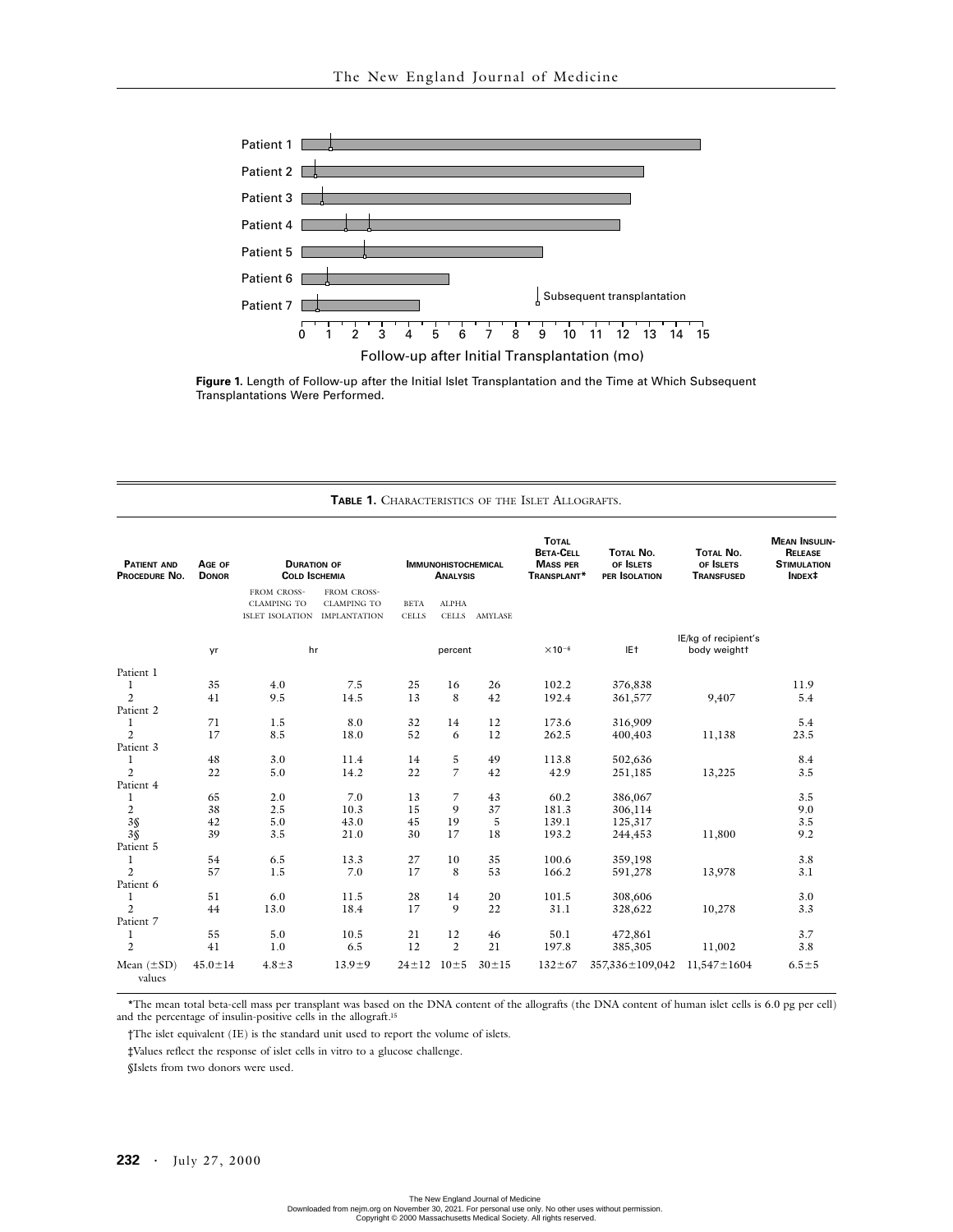litus for a median of 35 years (range, 18 to 50) underwent islet transplantation between March 11, 1999, and January 23, 2000. As of June 2000, the median duration of follow-up was 11.9 months (range, 4.4 to 14.9). In all seven patients, exogenous insulin therapy quickly became unnecessary once sufficient numbers of islets were transplanted. At the time of the most recent follow-up, all patients remained free of the need for exogenous insulin. The patient who received the smallest number of islets (Patient 1) has briefly required 4 to 10 U of insulin per day on four occasions during times of stress from intercurrent illness. One patient required a total of 7 U of insulin on a single occasion during a two-day illness.

There have been no episodes of acute cellular rejection, as determined by measurements of glycemic control, serum insulin, and C peptide. None of the patients have died. Six of the seven required a second islet infusion from a second donor pancreas a median of 29 days (range, 14 to 70) after the first procedure (Fig. 1) to become insulin independent. One patient, the most obese (weight, 93 kg), required a third infusion to achieve insulin independence. The third infusion combined islets from two donors because of mechanical failure in one of the purification runs.

All patients had had repeated episodes of severe hypoglycemia before transplantation but have had no further episodes since transplantation. This change has dramatically improved their quality of life.

The mean  $(\pm SD)$  total number of islets required to induce insulin independence was  $11,547 \pm 1604$ islet equivalents per kilogram of the recipient's body weight, with a mean total beta-cell mass per transplant of  $132\pm67\times10^6$  (Table 1). A mean packed-cell volume of  $3.5 \pm 1.3$  ml was infused, and this did not change the portal pressure significantly (mean increase,  $0.8$  mm Hg;  $P=0.8$ ). The results of tests of liver function 24 hours after transplantation were within the normal range. Doppler ultrasonography demonstrated no evidence of thrombus within the portal vein in any of the patients. The patients were hospitalized for a median of 2.3 days (range, 0.5 to 14.7), and three patients who underwent transplantation most recently (40 percent) were discharged within 24 hours after the procedure.

#### **Glycemic Control and Serum C-Peptide Concentrations after Islet Transplantation**

Insulin requirements decreased in all patients after the first transplantation (Fig. 2). Computer analysis of data from capillary glucose meters showed a marked improvement in glycemic control in all patients. Overall mean serum glucose concentrations decreased and the mean amplitude of glycemic excursions decreased significantly with sequential islet transplantation (Fig. 2). The lability of glycemic control in a 24-hour period also decreased dramatically (Fig. 3). All patients had normal glycosylated hemoglobin values after transplantation (Table 2). Serum C-peptide concentrations were undetectable in all patients before transplantation (less than 0.48 ng per milliliter after an overnight fast and in response to the mixed-meal test). Three months and six months after transplantation all patients had detectable serum C-peptide concentrations (P<0.001 by analysis of variance for the comparison with values before transplantation), and the concentrations did not decrease over time: at three months, the mean fasting value was  $2.4 \pm 0.3$ ng per milliliter  $(0.8 \pm 0.1 \text{ mmol per liter})$ , and the mean value after a meal was  $5.7\pm0.9$  ng per milliliter  $(1.9\pm0.3$  nmol per liter); at six months, the mean fasting value was  $2.5 \pm 0.2$  ng per milliliter  $(0.8 \pm 0.1)$ nmol per liter), and the mean value after a meal was  $5.7\pm0.6$  ng per milliliter (1.9 $\pm0.2$  nmol per liter).

#### **Autoantibody Analyses**

Serum was analyzed for anti-insulin antibody, islet-cell antibody 512, and glutamic acid decarboxylase antibody before and after transplantation.19 Mean serum anti-insulin antibody concentrations fell from  $0.26 \pm 0.06$  IU before transplantation to  $0.07 \pm 0.03$ IU after transplantation ( $\bar{P}$ =0.04 by t-test); this change may represent a beneficial effect of systemic immunosuppression. Serum glutamic acid decarboxylase antibody was undetectable before and after transplantation. One of four patients for whom data were available was positive for islet-cell antibody 512 before transplantation and remained so after transplantation.

#### **Assessments of Oral Glucose Tolerance, Mixed-Meal Tolerance, and Homeostasis**

The results of oral glucose-tolerance tests, completed after insulin independence had been achieved, indicated that none of the seven patients met current American Diabetes Association criteria for diabetes (Table 2).20 However, in five patients, the response to the test at 120 minutes was impaired (glucose, 142 to 195 mg per deciliter [7.9 to 10.8 mmol per liter]), and two had fasting glucose concentrations that were at or above the upper limit of the normal range (110 mg per deciliter [6.1 mmol per liter]).

We used the homeostatic model assessment<sup>18</sup> to estimate insulin sensitivity on the basis of paired fasting glucose and insulin data from the transplant recipients after they had achieved insulin independence and from normal subjects without diabetes. The values in the two groups did not differ significantly ( $103\pm$ 14 percent among transplant recipients and  $118\pm12$ percent among control subjects,  $P=0.43$ ).

#### **Transplantation-Related Complications**

None of the patients have had cytomegalovirus infection, despite the fact that four were seronegative for the virus before transplantation and received an allograft from a seropositive donor. In the first 2 of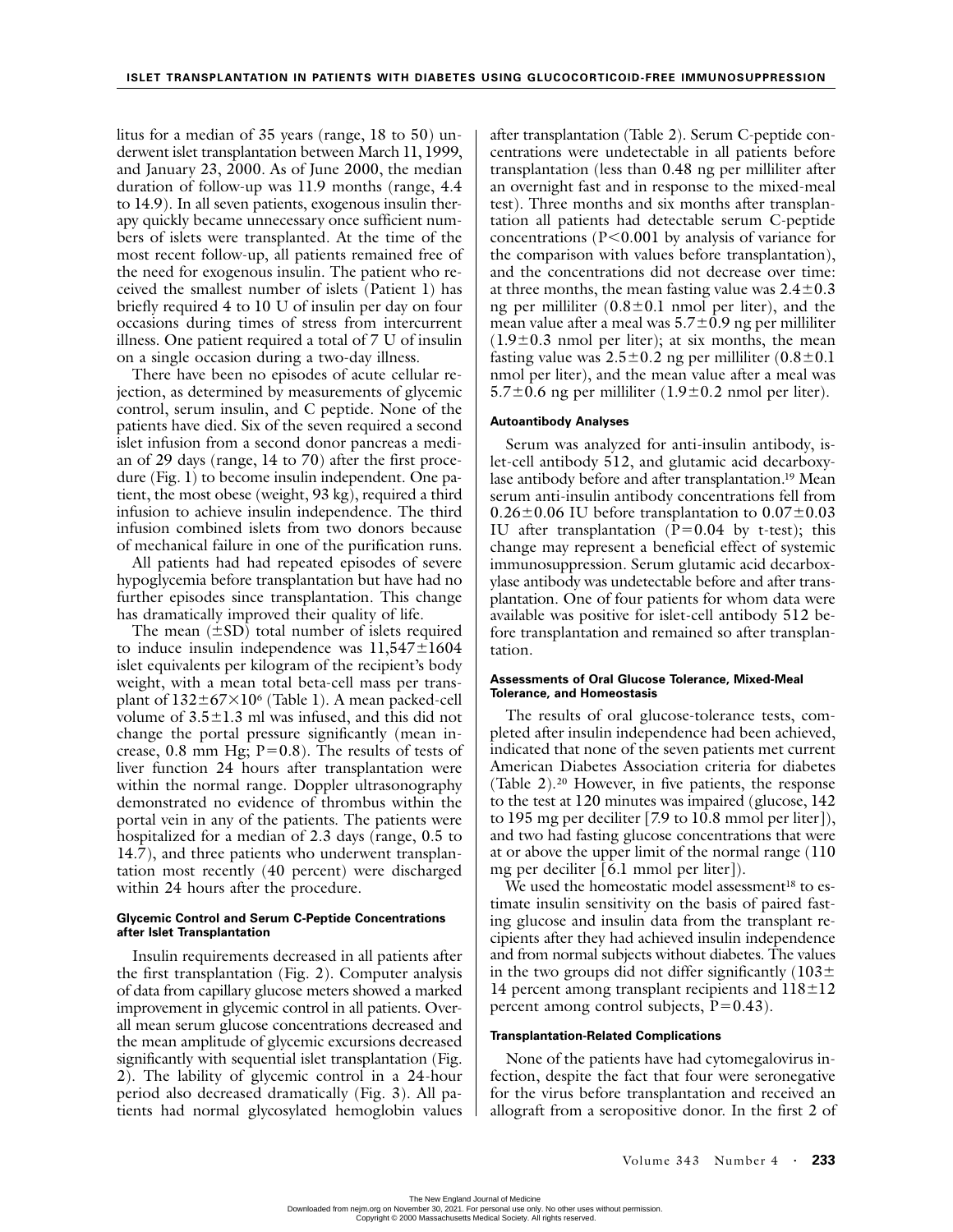

**Figure 2.** Mean (±SE) 24-Hour Blood Glucose Concentrations (Panel A), Mean (±SE) Daily Insulin Requirements (Panel B), Mean (±SE) Amplitude of Glycemic Excursions (Panel C), and Mean Percentage of Glucose Values That Fell within a Given Range (Panel D) Three Days before the First Islet Transplantation, Three Days before the Second Transplantation, One Week after the Attainment of Insulin Independence, and at the Most Recent Follow-up Visit.

Each box in Panels A, B, and C represents the 95 percent confidence interval. P<0.001 (by analysis of variance) for each comparison of pretransplantation values with subsequent values. Blood glucose was measured seven times a day for the first four weeks, four times a day for the subsequent two months, and a minimum of four times a week thereafter. The mean amplitude of glycemic excursions is a measure of fluctuations in blood glucose concentrations. Values in Panel D were based on a computerized analysis of data from capillary glucose meters. For each value obtained after transplantation, there was a significant decrease in the percentage of glucose values that exceeded 200 mg per deciliter (11.1 mmol per liter) (P<0.001 by analysis of variance) and a significant increase in the percentage of values that were within the range of 60 to 140 mg per deciliter (3.3 to 7.8 mmol per liter) (P<0.001). To convert values for glucose to millimoles per liter, multiply by 0.0555.

the 15 procedures, moderate bleeding occurred at the site of the transhepatic puncture and required transfusion. This complication was subsequently avoided by injecting a Gelfoam plug through the catheter and by reducing the intraportal dose of heparin from 5000 to 500 U.

All patients had minor, superficial ulcerations of the buccal mucosa that resolved after the dose of sirolimus was reduced and the capsule formulation of sirolimus was substituted for the liquid form. None of the patients had sirolimus-related cytopenia. After transplantation, there were no significant increases in lipid con-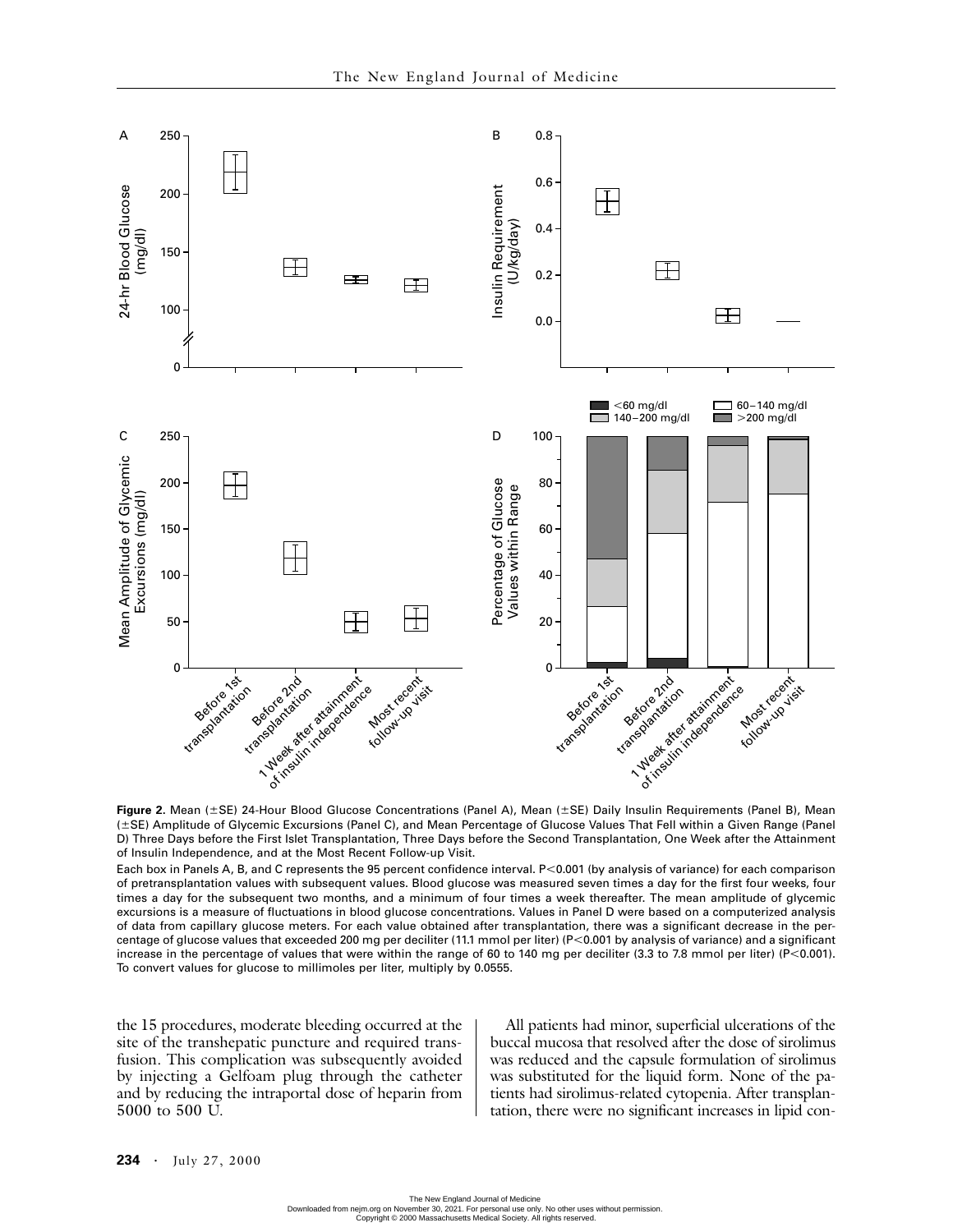

Time of Day

**Figure 3.** Fluctuations in Blood Glucose Concentrations over a 24-Hour Period One Month before Transplantation (Panel A) and after the Attainment of Insulin Independence (Panel B) in a Representative Patient.

Each bar represents the median and the range. The broken lines represent blood glucose concentrations of 60 and 140 mg per deciliter (3.3 and 7.8 mmol per liter). To convert values for glucose to millimoles per liter, multiply by 0.0555.

centrations and no patient required lipid-lowering therapy (Table 2). There were no significant changes in serum concentrations of creatinine  $(P=0.92)$ , cholesterol (P=0.90), or triglycerides (P=0.46) during follow-up (Table 2). As of this writing, there has been insufficient follow-up for us to perform a prospective evaluation of secondary diabetic complications.

#### **DISCUSSION**

We found that in patients with type 1 diabetes the use of a glucocorticoid-free immunosuppressive protocol in conjunction with islet transplantation quickly resulted in sustained freedom from the need for exogenous insulin. Our results represent an improvement in outcome as compared with previous reports.<sup>1</sup> Transplantation of an initial, suboptimal islet mass halted the episodes of severe hypoglycemia in our patients. Sirolimus, low-dose tacrolimus, and daclizumab provided effective immunosuppression, with no apparent diabetogenic or toxic effects. Indeed, there were no clinically evident episodes of graft rejection, and this combination appears to be effective in preventing autoimmune recurrence of diabetes.

A recent review of the potential barriers to insulin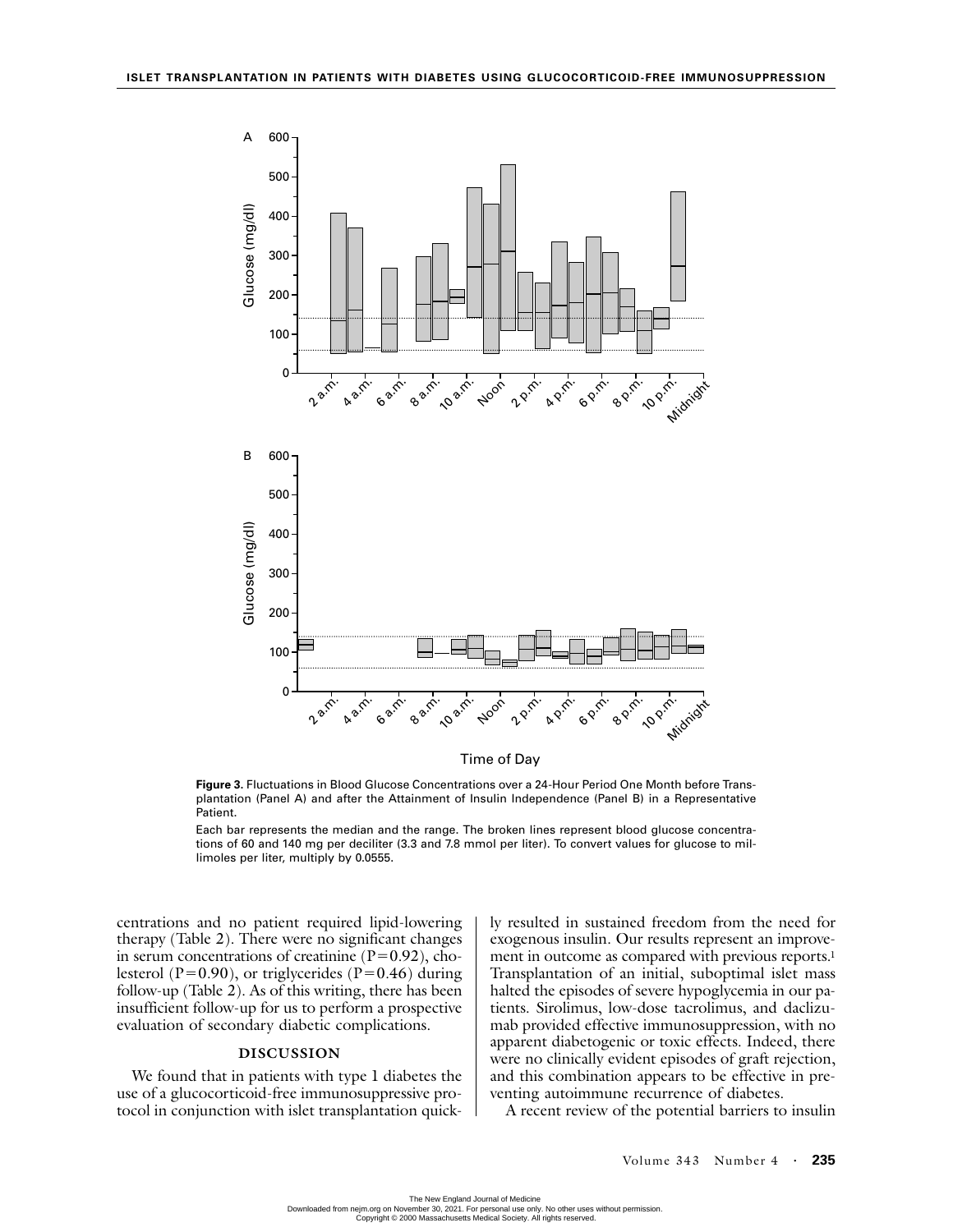|                    |                                                                                                                                                                     |                                           | TABLE 2. RESULTS OF ASSESSMENTS OF ORAL GLUCOSE TOLERANCE, MIXED-MEAL TOLERANCE, GLYCOSYLATED HEMOGLOBIN VALUES, AND SERUM CREATININE |                       |                        | AND LIPID CONCENTRATIONS BEFORE AND AFTER TRANSPLANTATION.* |                                |                                |               |                                       |                  |                                |                                                                                                                                                                                                                                                                                                                        |                                       |                |
|--------------------|---------------------------------------------------------------------------------------------------------------------------------------------------------------------|-------------------------------------------|---------------------------------------------------------------------------------------------------------------------------------------|-----------------------|------------------------|-------------------------------------------------------------|--------------------------------|--------------------------------|---------------|---------------------------------------|------------------|--------------------------------|------------------------------------------------------------------------------------------------------------------------------------------------------------------------------------------------------------------------------------------------------------------------------------------------------------------------|---------------------------------------|----------------|
| PATIENT NO.        | <b>DURATION OF</b><br>Follow-up                                                                                                                                     |                                           | GLUCOSE-TOLERANCE TESTT                                                                                                               |                       | MIXED-MEAL TEST#       |                                                             |                                | <b>GLYCOSYLATED HEMOGLOBIN</b> |               |                                       | CREATININE       | <b>CHOLESTEROL</b>             |                                                                                                                                                                                                                                                                                                                        | TRIGLYCERIDE                          |                |
|                    |                                                                                                                                                                     | GLUCOSE<br><b>FASTING</b><br><b>AFTER</b> | AT 120 MIN<br>GLUCOSE                                                                                                                 | C PEPTIDE<br>AT 0 MIN | AT 90 MIN<br>C PEPTIDE | <b>XIDO</b> 90 MIN<br>GLUCOSE                               | TRANSPLAN-<br>BEFORE<br>TATION | AT 3 MO                        | АТ 6 МО       | TRANSPLAN-<br><b>BEFORE</b><br>TATION | FOLLOW-UP<br>Ę   | TRANSPLAN-<br>BEFORE<br>TATION | FOLLOW-UP<br>K                                                                                                                                                                                                                                                                                                         | TRANSPLAN-<br><b>BEFORE</b><br>TATION | FOLLOW-UP<br>K |
|                    | g                                                                                                                                                                   |                                           | mg/dl                                                                                                                                 | ng/ml                 |                        | mg/dl                                                       |                                | percent                        |               |                                       |                  |                                | mg/dl                                                                                                                                                                                                                                                                                                                  |                                       |                |
|                    | 14.9                                                                                                                                                                | 103                                       | 130                                                                                                                                   | 3.6                   | 5.7                    | 150                                                         | 7.2                            | 6.2                            | 5.7           | 1.9\$                                 | $2.\overline{3}$ | 149                            | 155                                                                                                                                                                                                                                                                                                                    | 78                                    |                |
|                    | 12.8                                                                                                                                                                | 97                                        | 195                                                                                                                                   |                       | 3.0                    | 157                                                         | $\overline{\phantom{0}}$       | 6.6                            | 5.9           | $\ddot{0}$ .8                         | 0.8              | 210                            | 208                                                                                                                                                                                                                                                                                                                    | 134                                   | 117            |
|                    | 12.3                                                                                                                                                                | 108                                       | 142                                                                                                                                   |                       | 3.6                    | 182                                                         | 9.0                            | 5.6                            | 5.8           | $\Xi$                                 | $\overline{1.0}$ | 210                            | 149                                                                                                                                                                                                                                                                                                                    | 86                                    | 124            |
|                    | 11.9                                                                                                                                                                | 88                                        | 139                                                                                                                                   | 2.3                   | $\overline{5}$ .       | 83                                                          | 8.6                            | ŗ                              | 5.5           | $\frac{5}{1}$                         | 1.4              | 166                            | 189                                                                                                                                                                                                                                                                                                                    | $\rm 80$                              | 137            |
|                    | 9.0                                                                                                                                                                 | $\frac{1}{2}$                             | 150                                                                                                                                   | 2.8                   | 4.8                    | 106                                                         | 9.0                            | ŗ.                             | 5.8           | $_{0.9}$                              | 0.8              | 247                            | 168                                                                                                                                                                                                                                                                                                                    | 163                                   | 93             |
|                    | 5.5                                                                                                                                                                 | 113                                       | 157                                                                                                                                   | 2.0                   | 4.8                    | 153                                                         | 8.5                            | 5.5                            |               | $\overline{1.8}$                      | 1.8              | 180                            | 260                                                                                                                                                                                                                                                                                                                    | 132                                   | 167            |
|                    | 4.4                                                                                                                                                                 | 92                                        | 175                                                                                                                                   |                       |                        |                                                             | 8.6                            |                                |               |                                       | 0.7              | 188                            | 240                                                                                                                                                                                                                                                                                                                    | 8                                     | 120            |
| Mean ±SD           |                                                                                                                                                                     | $101.7 \pm 10$                            | $155.2 \pm 23$                                                                                                                        | 0.8<br>$2.3 +$        | $4.5 \pm 1.0$          | $138.4 + 37$                                                | $8.4 = 0.6$                    | $5.7 \pm 0.2$                  | $5.7 \pm 0.2$ | $1.3 + 0.4$                           | $1.2 + 0.6$      | $193 + 33$                     | $196 + 43$                                                                                                                                                                                                                                                                                                             | $105 + 37$                            | $119 + 29$     |
| multiply by 0.011. | *Values were determined after insulin independence had been<br>by 88.4. To convert values for C peptide to nanomoles per liter,                                     |                                           |                                                                                                                                       |                       |                        |                                                             |                                |                                |               |                                       |                  |                                | achieved. To convert values for glucose to millimoles per liter, multiply by 0.0555. To convert values for creatinine to micromoles per liter, multiply<br>multiply by 0.33. To convert values for cholesterol to millimoles per liter, multiply by 0.026. To convert values for triglyceride to millimoles per liter, |                                       |                |
|                    | <sup>+</sup> A total of 75 g of glucose in 300 ml of solution was given over a one-minute period after an overnight fast.                                           |                                           |                                                                                                                                       |                       |                        |                                                             |                                |                                |               |                                       |                  |                                |                                                                                                                                                                                                                                                                                                                        |                                       |                |
|                    | ‡A total of 300 ml of a high-protein drink (Ensure) was given over a one-minute period.                                                                             |                                           |                                                                                                                                       |                       |                        |                                                             |                                |                                |               |                                       |                  |                                |                                                                                                                                                                                                                                                                                                                        |                                       |                |
|                    | §This patient had preexisting renal dysfunction, with a glomerular filtration rate of 46 ml per minute per square meter of body-surface area on radionuclide assay. |                                           |                                                                                                                                       |                       |                        |                                                             |                                |                                |               |                                       |                  |                                |                                                                                                                                                                                                                                                                                                                        |                                       |                |
|                    | T><0.001 for the comparison with the value before transplantation by analysis of variance.                                                                          |                                           |                                                                                                                                       |                       |                        |                                                             |                                |                                |               |                                       |                  |                                |                                                                                                                                                                                                                                                                                                                        |                                       |                |

**236 ·** July 27, 2000

The New England Journal of Medicine<br>Downloaded from nejm.org on November 30, 2021. For personal use only. No other uses without permission.<br>Соругідht © 2000 Massachusetts Medical Society. All rights reserved.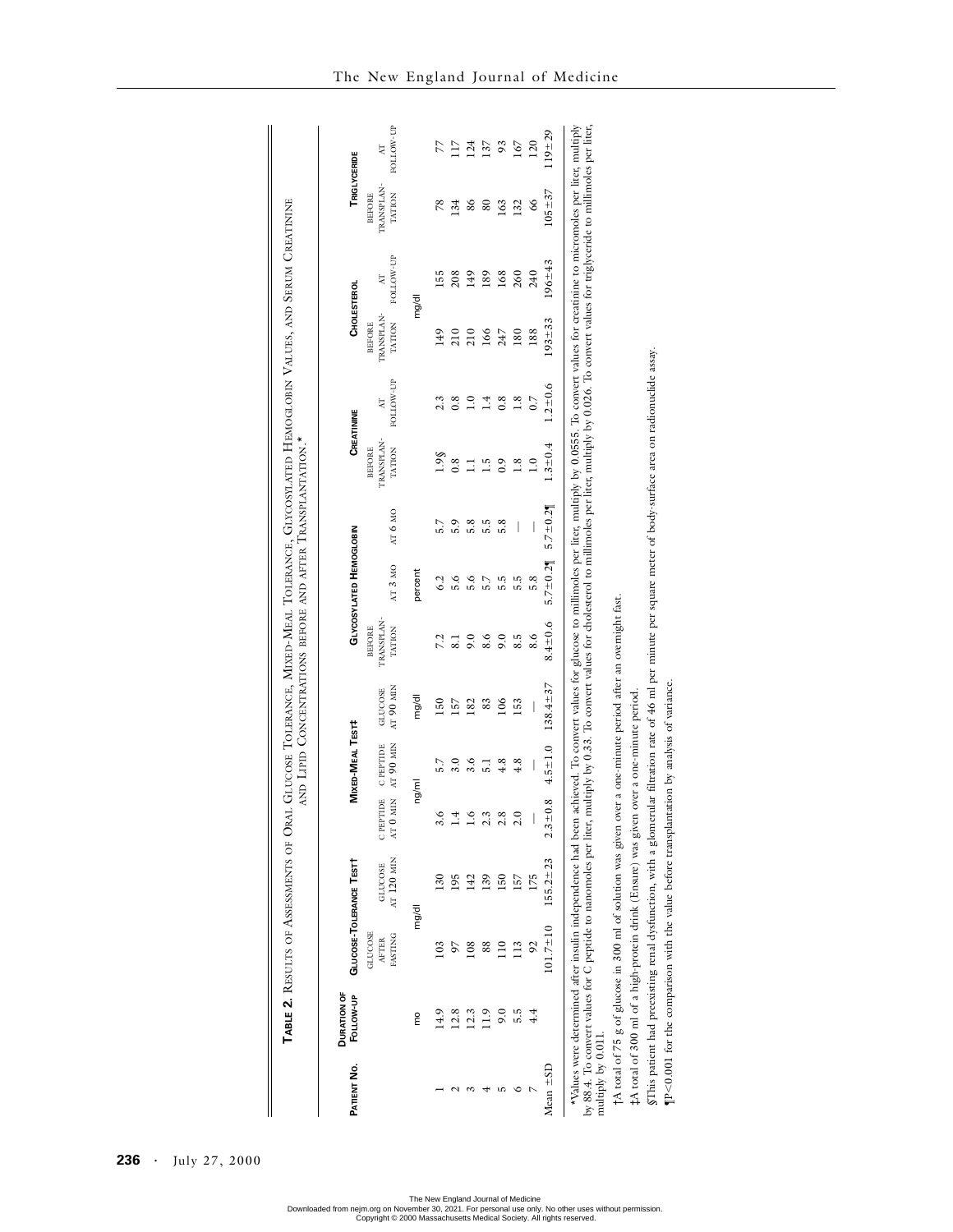independence after islet transplantation identified several factors.21 The number of beta cells may be inadequate owing to insufficient engraftment of islets and immediate cellular loss through apoptosis and other nonimmune-mediated inflammatory pathways.22,23 The graft may be rejected as a result of ineffective immunosuppression of both alloimmune and autoimmune pathways.<sup>24</sup> This event is hard to identify initially, given the lack of tools available for the early diagnosis of rejection.25 The high metabolic demand on the islets that results from preexisting insulin resistance in most patients who undergo combined islet and kidney transplantation is aggravated by the use of diabetogenic immunosuppressant agents.4,26 We addressed each of these key factors by transplanting an adequate number of viable, well-characterized islets, which had been prepared in xenoprotein-free medium, and minimizing the duration of cold ischemia. Nonspecific coating of islets by a xenoprotein could theoretically target such cells for immediate destruction. The immunosuppressive regimen that we used protected against alloimmune and autoimmune reactivity. The use of a glucocorticoid-free protocol that included low-dose tacrolimus and daclizumab further minimized the possibility of damaging beta cells and increasing insulin resistance.

Interest in the use of sirolimus increased when its molecular structure was found to be similar to that of tacrolimus.27 Sirolimus-based trials of kidney transplantation reported a substantial reduction in the rate of acute rejection with minimal nephrotoxicity.28,29 Preclinical studies of the use of sirolimus with islet transplantation reported prolonged allograft survival and enhanced autograft function.30,31 In vitro studies suggested that sirolimus and tacrolimus could not be used in combination, since both drugs bind to the same cytosolic binding proteins (FKBP-12 and FKBP-25).<sup>32</sup> This interaction does not occur when the two are used in vivo, and indeed, there is a strong synergistic potentiation of efficacy.33,34 The combination of sirolimus, low-dose tacrolimus, and glucocorticoids in liver, kidney, and pancreas transplantation has been associated with extremely low rates of rejection.35

To avoid the diabetogenic effect of glucocorticoids in islet transplantation, we replaced them with daclizumab. This monoclonal antibody against the interleukin-2 receptor has been shown to be safe and effective in renal transplantation, and its use lowered the rates of rejection.36 Daclizumab therapy is given over a 10-week period, thus allowing an extended period for a supplemental islet-transplant procedure. The combined glucocorticoid-free strategy of tacrolimus, sirolimus, and daclizumab therapy prevents activation of the immune cascade by inhibiting T-cell activation, the production of interleukin-2 and other cytokines, binding of the interleukin-2 receptor to its ligand, and the clonal expansion of lymphocytes.<sup>37</sup>

Our findings show that an infusion of islets from a single donor (a mean of  $389,016\pm73,769$  islet equivalents in the first transplant) did not result in insulin independence. Since glucocorticoids were not used and thus did not exert any adverse effects on islet function, other factors must be involved. The quantity of islets required to achieve insulin independence is approximately double that reported previously.1 Recently, one center achieved insulin independence in 14.3 percent of patients after the transplantation of islets from a single donor, but insulin was not withdrawn until a mean of 10.6 months after transplantation.38 In our study the need for more than one donor pancreas per recipient may be interpreted as a drawback, given the shortage of donors. At present, however, less than one third of available cadaveric pancreases are actually transplanted (United Network for Organ Sharing Registry: unpublished data).

In patients with type 1 diabetes, glycemic control can also be achieved with intensive insulin therapy and pancreatic transplantation. Intensive insulin therapy does not normalize glycosylated hemoglobin values and may cause severe hypoglycemia.39 Pancreatic transplantation provides excellent glycemic control, and although the outcome of the procedure has improved dramatically over the past decade, it remains an invasive procedure with a substantial risk of morbidity.40 Our findings indicate that islet transplantation alone is associated with a minimal risk and results in good metabolic control, with normalization of glycosylated hemoglobin values and sustained freedom from the need for exogenous insulin.

Supported by the Alberta Foundation for Diabetes Research, by a grant from the Medical Research Council–Juvenile Diabetes Foundation, by the Alberta Health Services Research Innovation Fund, by institutional support from the University of Alberta Hospitals Capital Health Authority, by the Muttart Diabetes Research and Training Centre, and by the Edmonton Civic Employees Charitable Assistance Fund, by the C.F. ("Curly") Mac-Lachlan and Gladys B. MacLachlan Fund, and by the University Hospital Foundation. Drs. Lakey and Korbutt are recipients of scholarships from the Canadian Diabetes Association and the Alberta Heritage Foundation for Medical Research. Drs. Warnock and Kneteman are Senior Scholars of the Alberta Heritage Foundation for Medical Research.

*We are indebted to Roche Canada, Wyeth–Ayerst Canada, and Fujisawa Canada for their generous gifts of daclizumab, sirolimus, and tacrolimus, respectively; to all the technical staff members of the human islet transplant laboratory, including Dr. Tatsuya Kin, for their expertise; to Barbara Waters and Ingrid Larsen (islet transplantation coordinators) for excellent patient care; to Dr. Dalila Barama, Dawn Saik, Sharleen Imes, and the staff members of the clinical investigation unit and the University of Alberta Hospitals metabolic center for assistance with metabolic monitoring of patients; to our colleagues in interventional radiology for their assistance; to the organ-procurement programs in Alberta and across Canada for identifying cadaveric donors; to Dr. George Eisenbarth, Barbara Davis Diabetes Center, Denver, for assistance with the evaluation of autoimmune markers; and to Dr. Jonathan Levy, Radcliffe Infirmary, Oxford, United Kingdom, for providing the Homadisk program.*

#### **REFERENCES**

**1.** Brendel M, Hering B, Schulz A, Bretzel R. International Islet Tranplant Registry report. Giessen, Germany: University of Giessen, 1999:1-20.